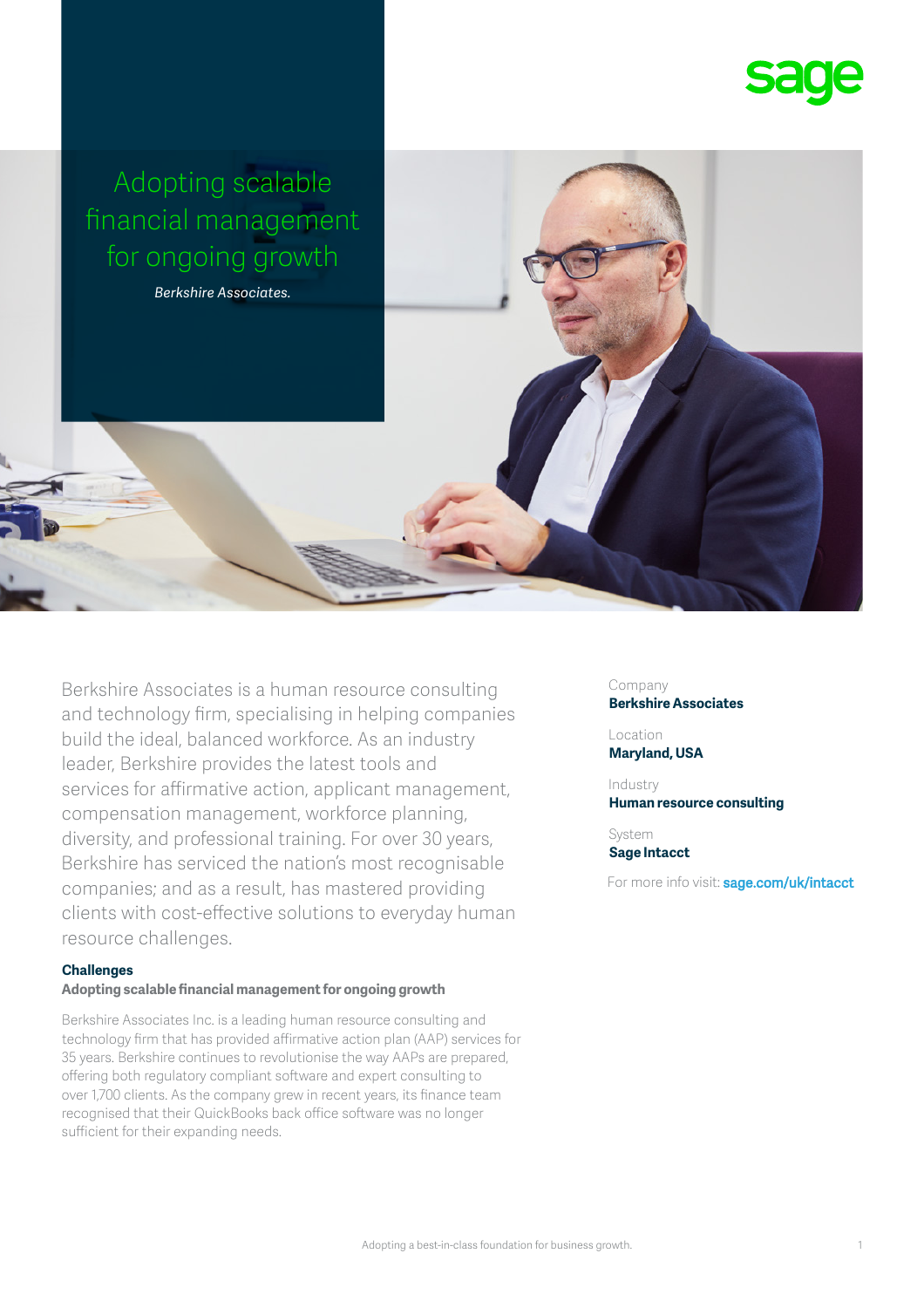Berkshire's internal IT team had previously developed several homegrown solutions for processes surrounding timesheets, expense reports, purchasing, and project management. However, none of these systems talked to each other, so finance had to do a lot of duplicative data entry, which just wasn't efficient. When the sales team started looking for a new CRM system, the firm's business manager, Lisa Roeder, realised it was a perfect time to adopt a robust financial management solution as well.

She noted, "We wanted an end-to-end, cloud-based system that could bring all of our financial workflows – from time and expense tracking, to purchase orders, project accounting, and selfservice managerial reporting – together into one easily accessible place. We looked at Microsoft Dynamics GP, but chose Sage Intacct because it had everything we needed, including seamless Salesforce CRM integration to minimise manual data entry."

# I used to work up to 80 hours a week, but now I work 40-hour weeks with the same-sized team, thanks to the amazing automation and productivity boost we gained with Sage Intacct.

Lisa Roeder, Business Manager, Berkshire Associates

### **Solutions**

## **Automated project billing improves cash flow**

Since Berkshire's services model spans fixed fee projects, hourly consulting, and software subscriptions, the firm's monthly and quarterly billing processes are rather complicated. Thankfully, Sage Intacct's powerful project accounting software helps the team painlessly manage this complexity, and even reduced their invoice cycle by 50%. Now invoicing takes a single day as opposed to a full week of effort, ultimately improving cash flow.

The company integrated time tracking software from Nexonia with Sage Intacct, which brings all of Berkshire's time, expense, and project-based accounting data into one place and automates tasks like tracking project hours, managing resources, and recognising revenue. "Since we no longer have to manually calculate project profitability, we're saving our account teams a significant amount of administrative work," shared Roeder.

Sage Intacct also streamlined all of Berkshire's other financial processes across best-in-class systems, eliminating 70% of duplicate data entry and shortening the monthly close from 17 days to seven. The finance team realigned their accounting tasks to ensure separation of duty, slashed the amount of time they spent in spreadsheets and on gathering data, and sped purchasing approval cycles from weeks to minutes.